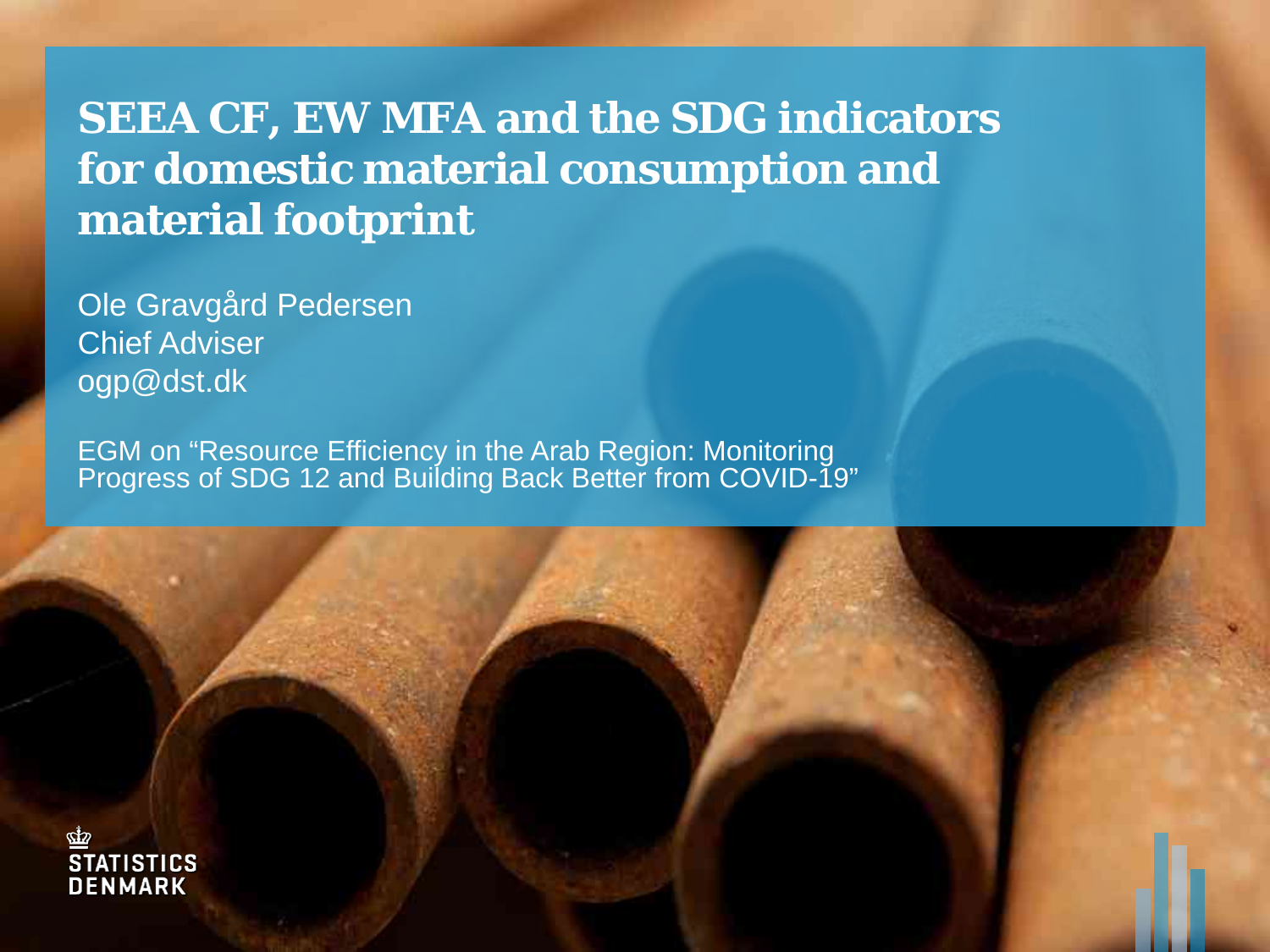

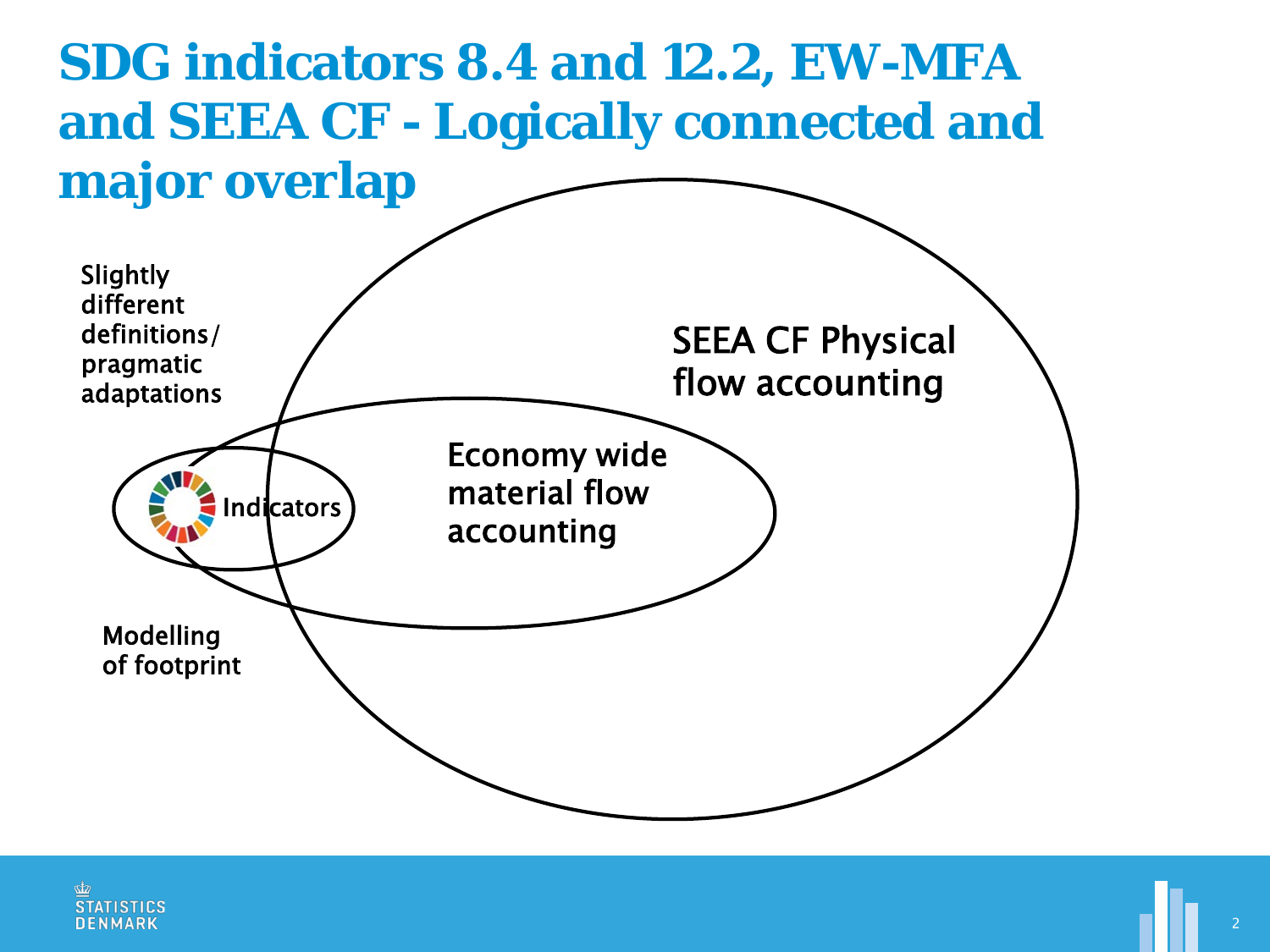## **SDG - goals, targets and indicators**



PROMOTE SUSTAINED, INCLUSIVE AND SUSTAINABLE ECONOMIC GROWTH, **FULL AND PRODUCTIVE EMPLOYMENT AND DECENT WORK FOR ALL** 

Target 8.4 Improve progressively, trough 2030, global resource efficiency in consumption and production …



**ENSURE SUSTAINABLE CONSUMPTION AND PRODUCTION PATTERNS** 

Target 12.2 By 2030, achieve the sustainable management and efficient use of natural resources

Monitored by the same two indicators for material use:

Indicator 8.4.1/12.2.1: Material footprint, per capita, per GDP

Indicators 8.4.2/12.2.2: Domestic material consumption, DMC, per capita, per GDP

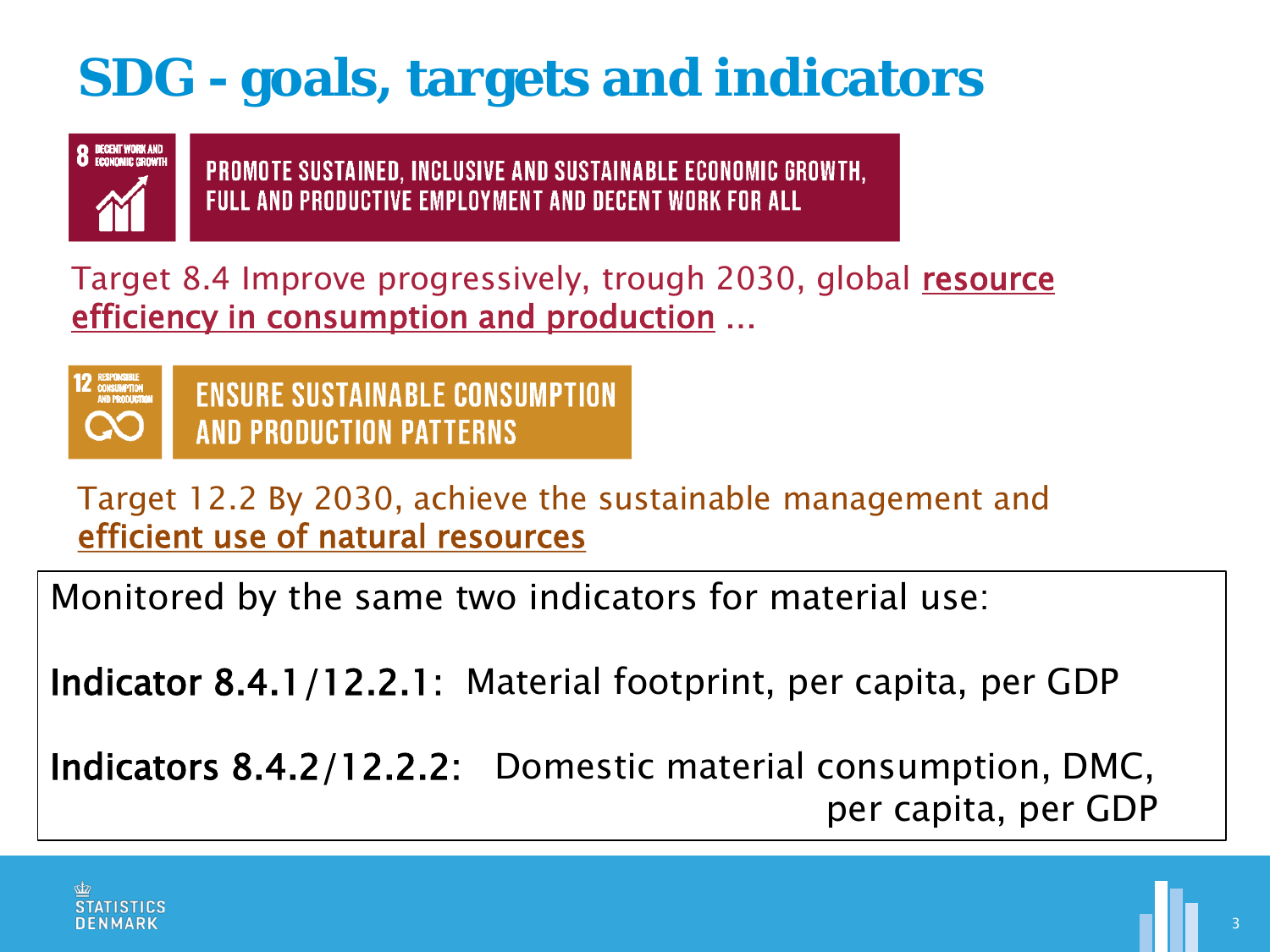### **Indicator 8.4.2 + 12.2.2 Domestic Material Consumption, DMC**

#### DMC

- = Domestic extraction of natural resources
- + imports of goods
- exports of goods

Measures the direct consumption of materials by the domestic economy – tonnes per year

All types of natural resources/goods are taken into account and added up, except water

#### Tier I indicator

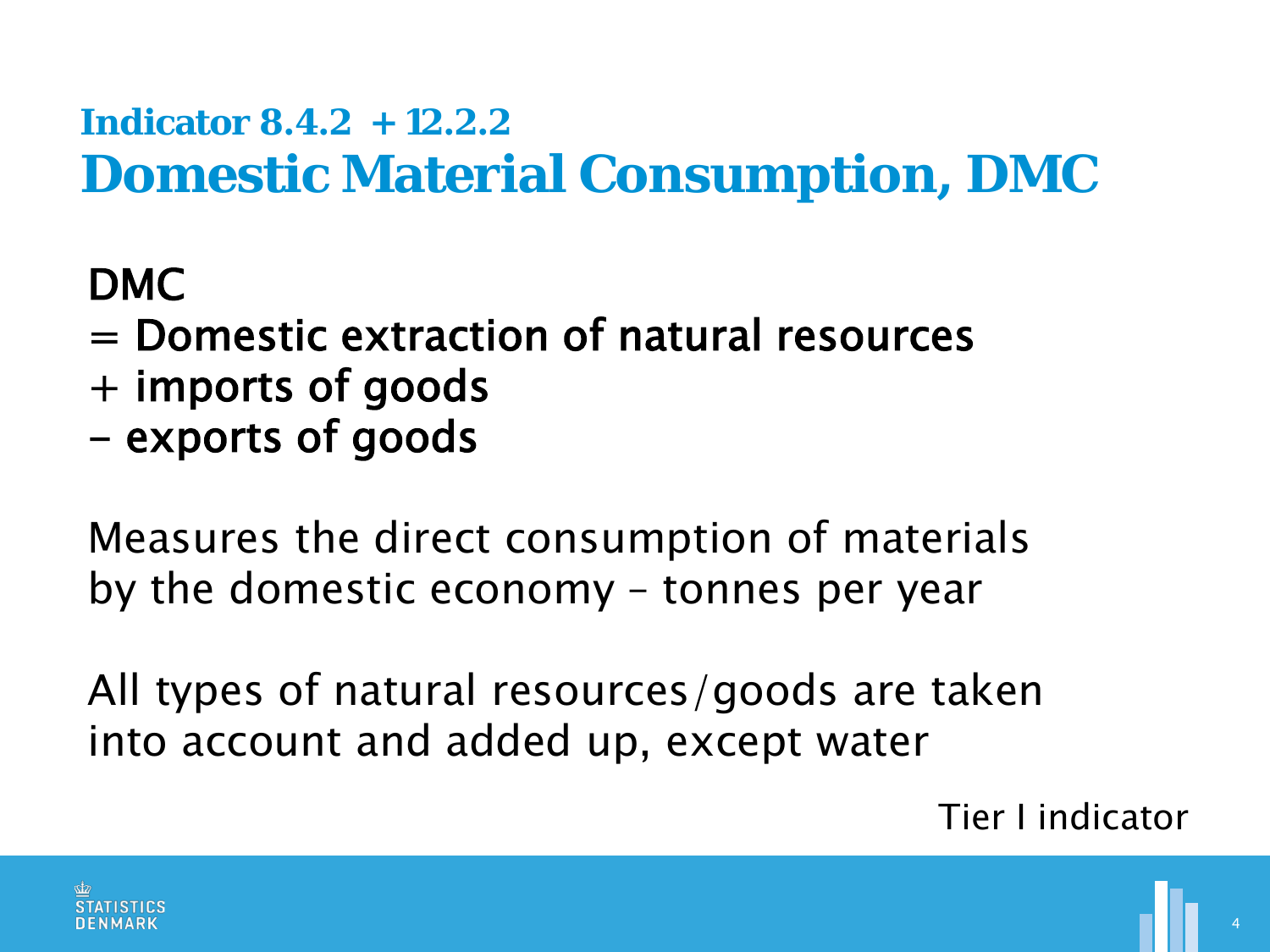### **Indicator 8.4.1 + 12.2.1 Material footprint**

Material footprint

- = Domestic extraction of natural resources
- + RME (imports of goods)
- RME (exports of goods)

RME - Raw material equivalents

Measures the global natural resource extraction (Raw Material Equivalents) generated by the domestic final demand of a country. Includes all resources around the globe needed for the production of imports and exports. Tonnes per years.

Builds on the DMC, but requires modeling (multi regional input-output), assumptions, international databases for resource extraction in all countries

Tier II indicator

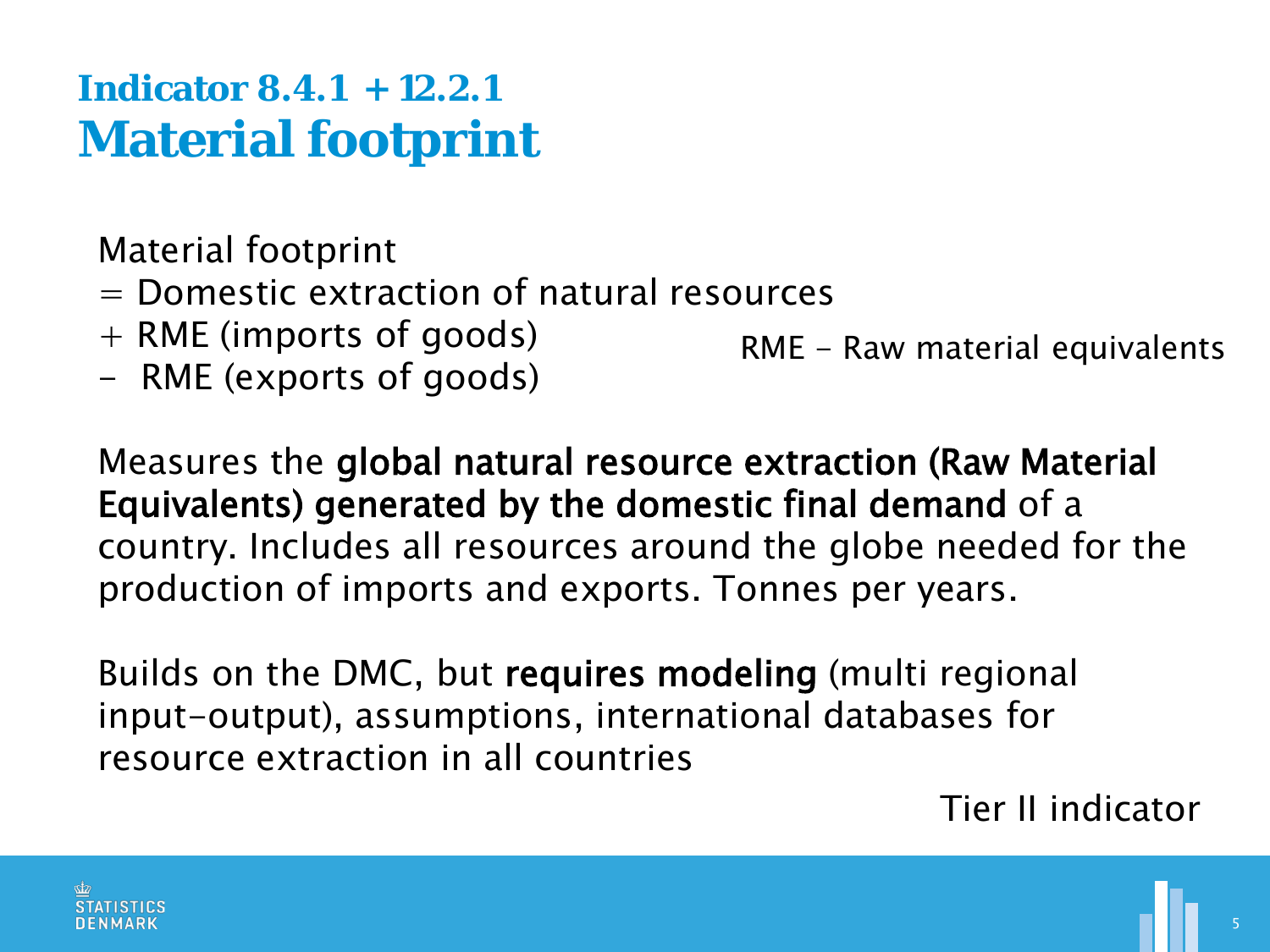**The Economy wide – material flows accounts framework, EW-MFA is the basis for the DMC and the material footprint (RME) indicators**

- **EW-MFA**: **accounting rules, identities, classifications and a number of indicators** (including DMC) – tonnes per year
- **Breakdown by various types of materials** (biomass, metal ores, non-metalic minerals, fossil energy)
- **Accounts for material inputs** to the economy and **material outputs** from the economy. Also **accumulation** of materials within the economy is taken into account.
- **•** Inter-industry, etc. flows within the economy are *not* recorded
- **Water and air are excluded** (except for some balancing items).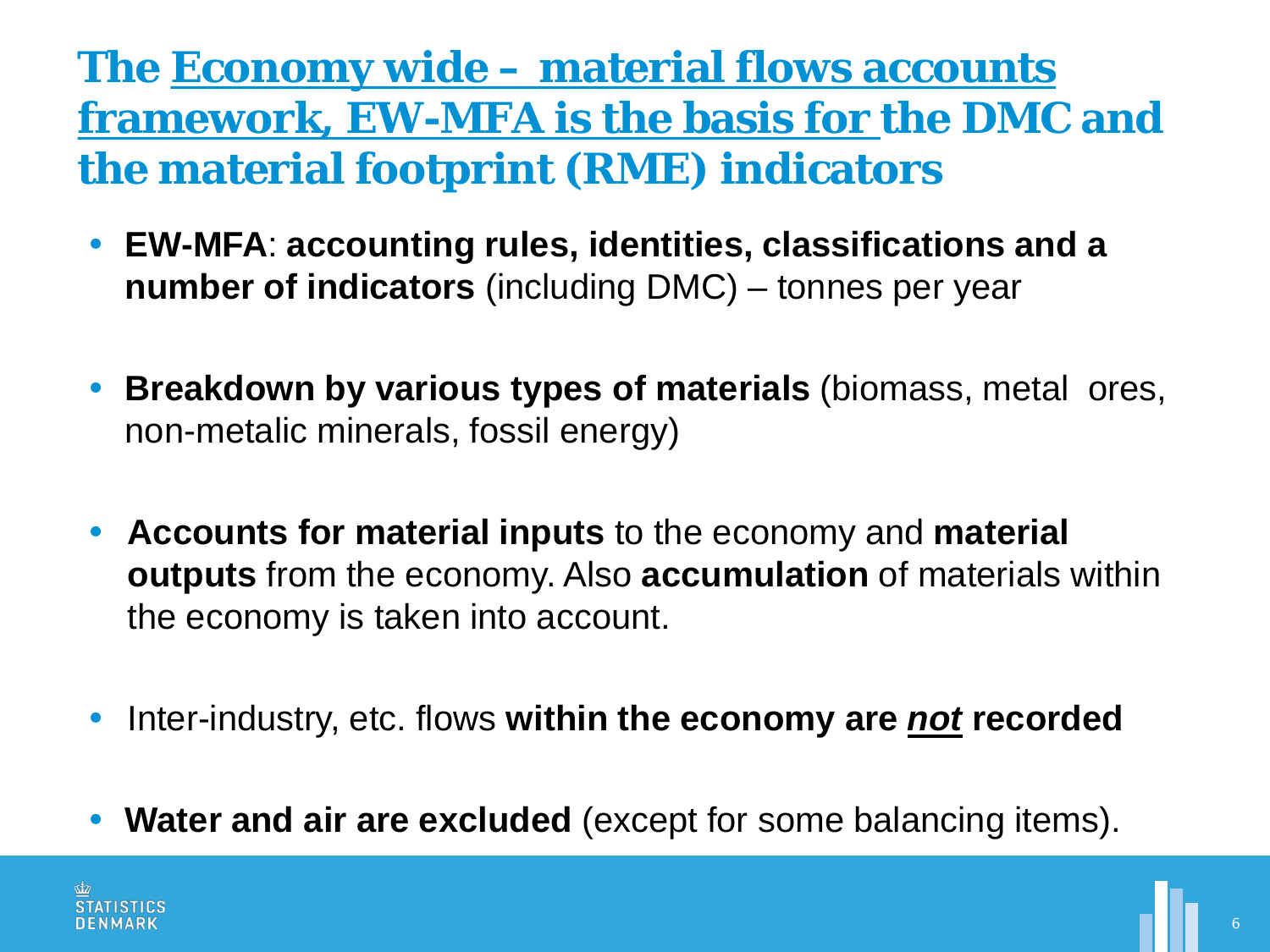#### **Scope of Economy Wide Material Flow Accounts**



#### $DE +$  Imports + Input Balancing Items = Exports + DPO + Output Balancing Items + NAS

Source: Economy wide material flow accounts – Handbook, 2018 edition, Eurostat

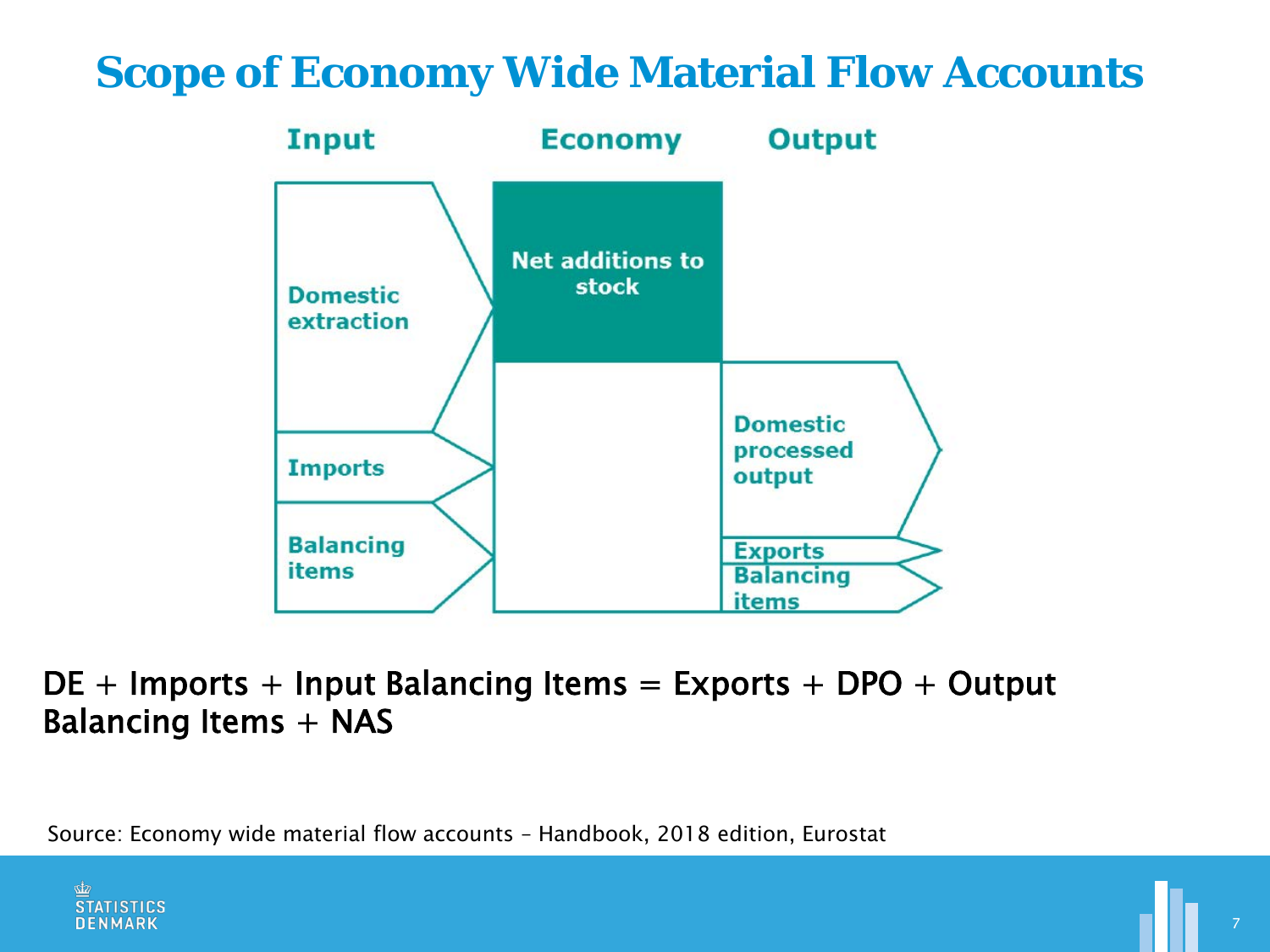## **Different stages of EW-MFA**

• Direct physical flows: Domestic extraction, imports and exports

 $\Rightarrow$  Domestic material consumption, DMC

- Raw material equivalents of trade  $\Rightarrow$  Material footprints  $-$  requires modelling
- Material outflows (waste, air emissions, etc.) => Domestic processed output
- Accumulation in the economy additions to stocks

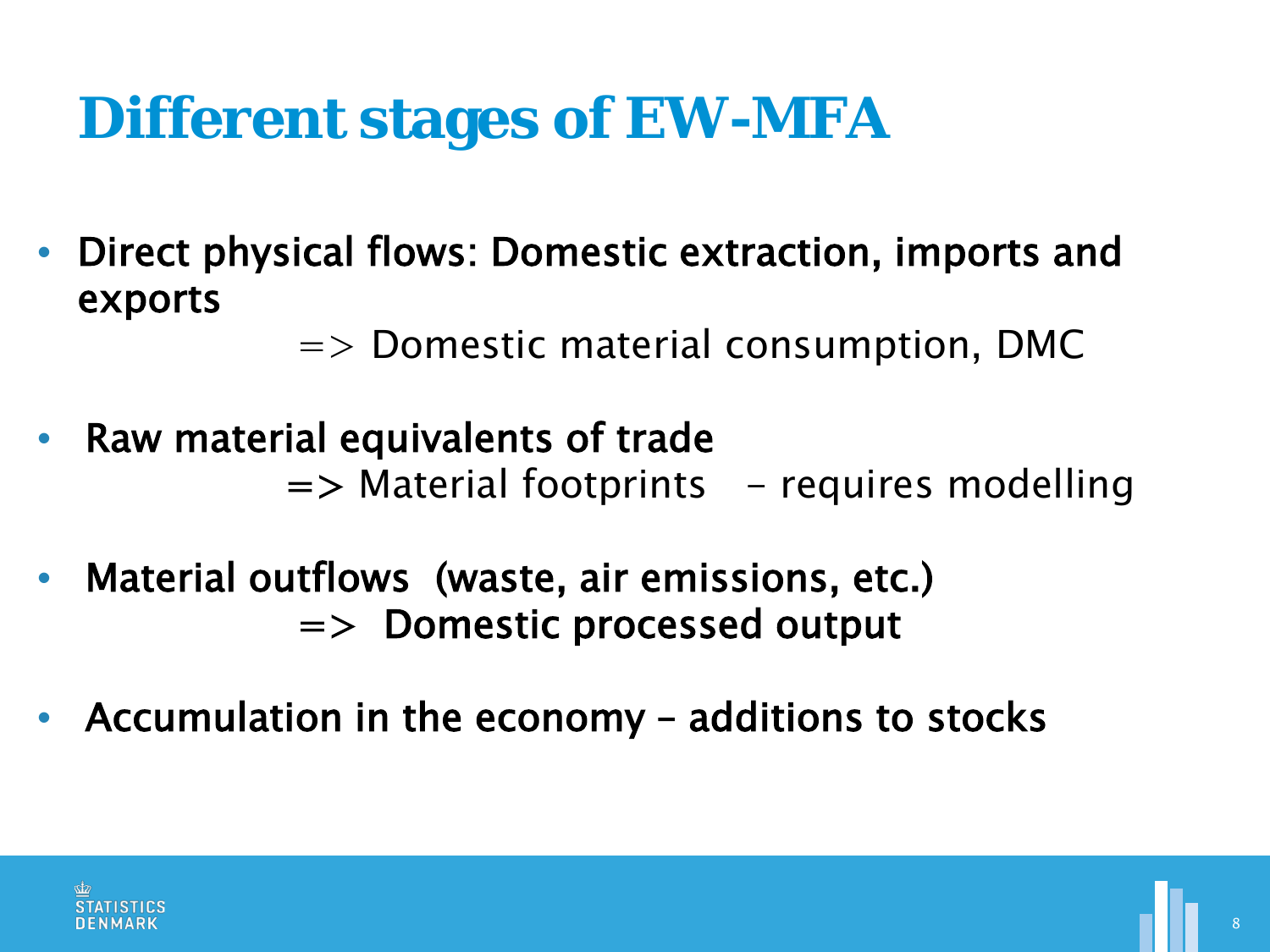# **System of Environmental-Economic Accounting – Central Framework**

Chapter 3 Physical flow accounting

Physical supply-use tables (inspired by the national accounts)

Describe *physical* flows

- From the environment to the economy
- From the economy to the environment
- Within the economy

Measuring units:Tonnes, Joules, cubic metres (depends on purpose)



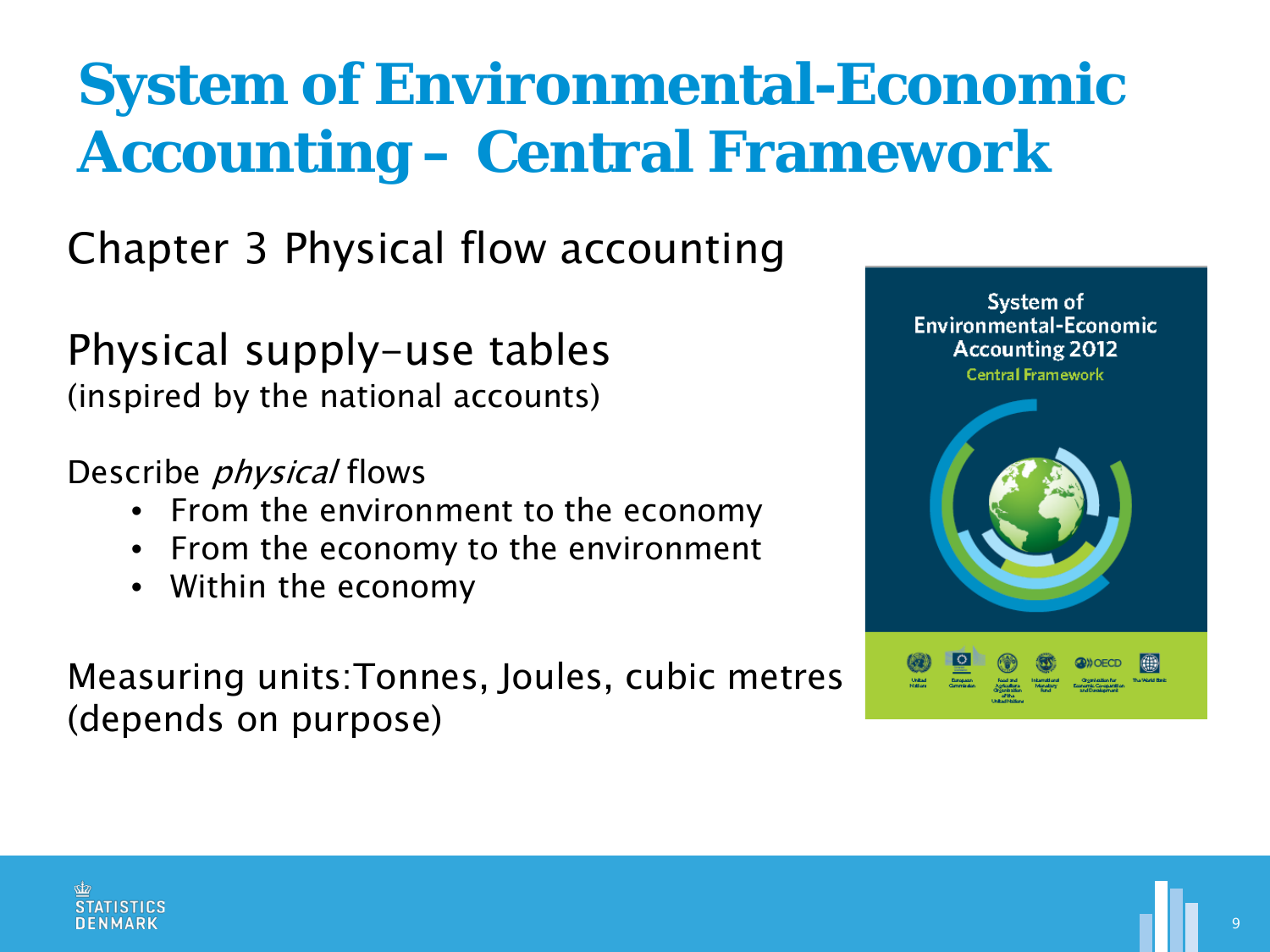## **Scope of SEEA CF physical flow accounting**

Economy – Environment



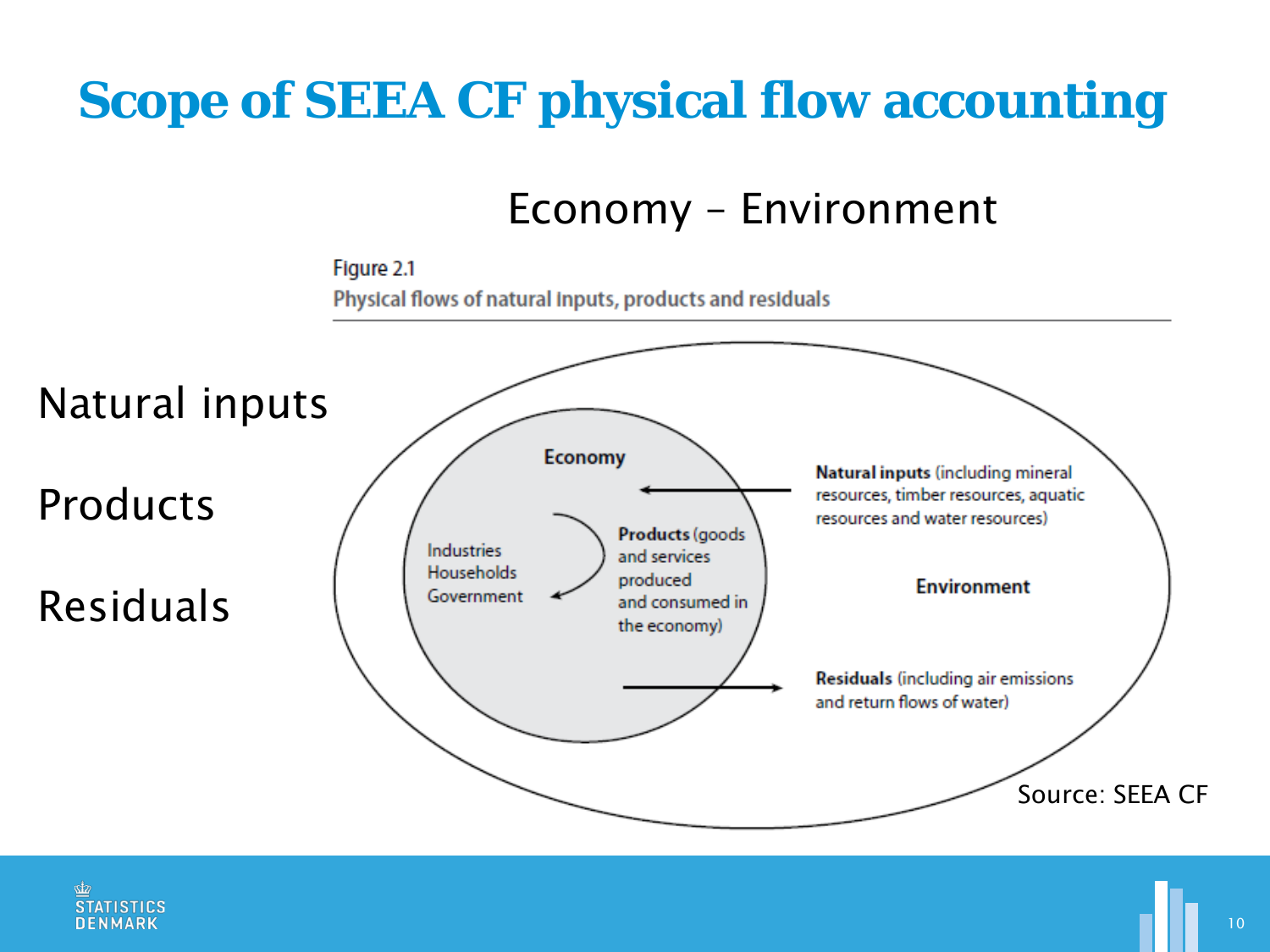# **Physical supply table - example**

#### Outputs from

|                          | Supply table        |                 | <b>Industries</b><br><b>Industrial branches</b> |             |             | <b>Imports</b> |     | Consump<br>-tion, etc.                                |   | Environ-<br>ment |             |
|--------------------------|---------------------|-----------------|-------------------------------------------------|-------------|-------------|----------------|-----|-------------------------------------------------------|---|------------------|-------------|
|                          |                     |                 |                                                 |             |             |                |     | Agric. Mining Indus. Serv. Import Cons. Accum. Envir. |   | Total            |             |
| <b>Products</b>          | <b>Products</b>     | Agricultural pr | 39                                              | $\mathbf 0$ | $\mathbf 0$ | 0              | 24  |                                                       |   |                  | 63          |
|                          |                     | Mining pr       | $\mathbf 0$                                     | 113         | 4           | 4              | 156 |                                                       |   |                  | 277         |
|                          |                     | hdustrypr.      | $\mathbf 0$                                     | $\mathbf 0$ | 218         | 6              | 144 |                                                       |   |                  | 368         |
|                          |                     | Services        | $\mathbf{0}$                                    | $\mathbf 0$ | $\mathbf 0$ | $\bf{0}$       | 0   |                                                       |   |                  | $\mathbf 0$ |
| <b>Residuals</b>         | <b>Residuals</b>    | Sd. waste       | 4                                               | $\mathbf 0$ | 48          | $\overline{7}$ | 1   | 8                                                     | 1 |                  | 69          |
|                          |                     | Airemiss        | 10 <sup>°</sup>                                 | 3           | 141         | 57             | 0   | 37                                                    |   |                  | 248         |
| <b>Natural</b><br>inputs | <b>Resources</b>    |                 |                                                 |             |             |                |     |                                                       |   | 148              | 148         |
|                          | <b>Balance item</b> |                 | 14                                              |             | 6           |                |     | 9                                                     |   |                  | 29          |
|                          | Total               |                 | 67                                              | 116         | 417         | 74             | 325 | 54                                                    | 1 | 148              |             |

Source: Delahaye, R. et al. Statistics Netherlands: Material Flow Monitor

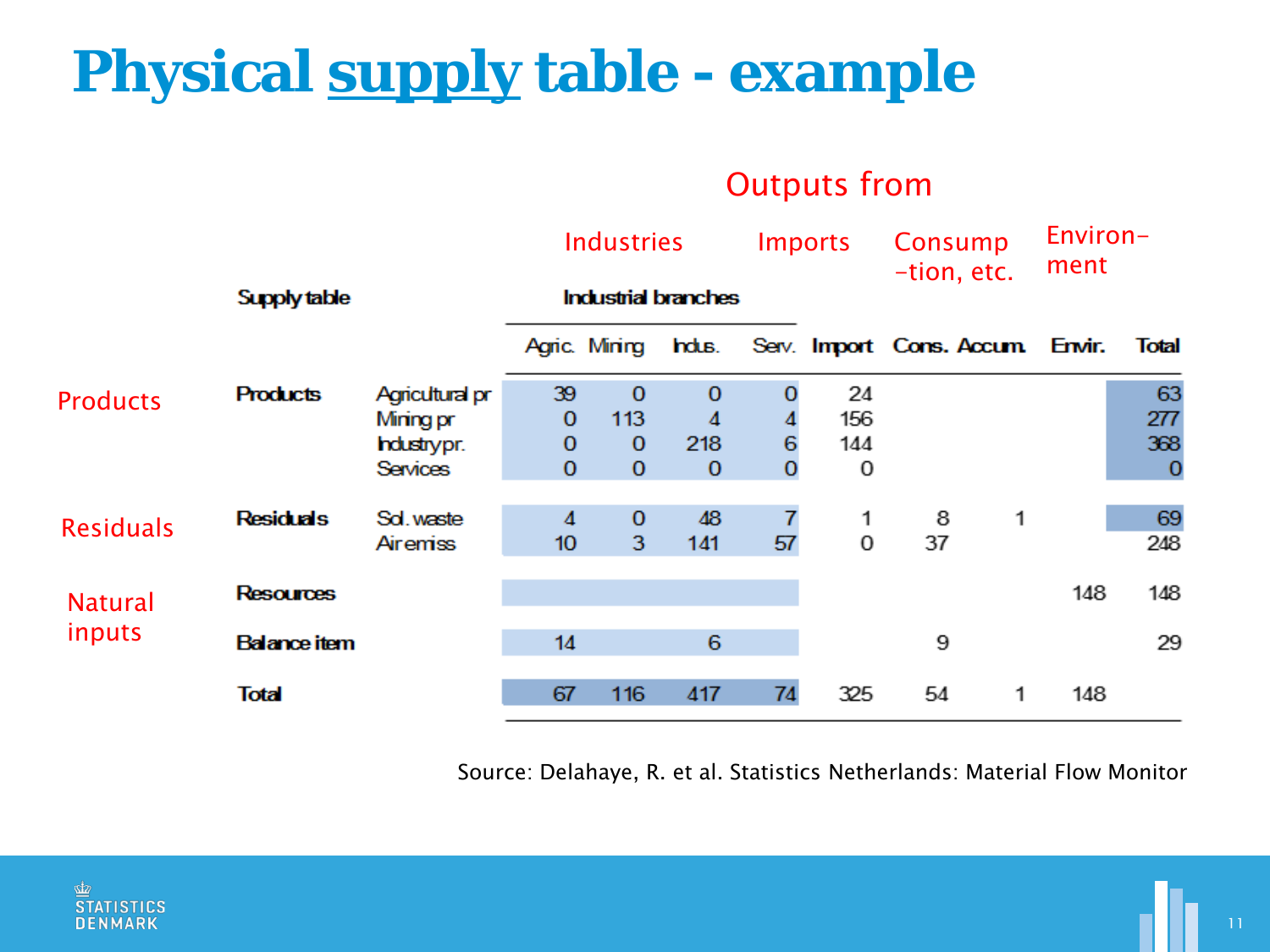## **Physical use table - example**

#### Inputs to

Exports

Industries Consump

Environ-

|                  |                     |                 | 1114434165                 |             | Consump<br>-tion, etc. |    | <b>EXPULLS</b>      |                                         | <b>ELIVILUIT</b><br>ment |             |             |
|------------------|---------------------|-----------------|----------------------------|-------------|------------------------|----|---------------------|-----------------------------------------|--------------------------|-------------|-------------|
|                  | Use table           |                 | <b>Industrial branches</b> |             |                        |    | <b>Final demand</b> |                                         |                          |             |             |
|                  |                     |                 |                            |             |                        |    |                     | Agric. Mining Indus. Serv. Cons. Export |                          | hes. Accum. | Total       |
| <b>Products</b>  | <b>Products</b>     | Agricultural pr | $\overline{2}$             | $\mathbf 0$ | 35                     |    | 6                   | 19                                      | 0                        |             | 63          |
|                  |                     | Mining pr       | $\overline{2}$             | 8           | 185                    | 11 | 1                   | 70                                      | 0                        |             | 277         |
|                  |                     | hdustrypr.      | 12                         | $\mathbf 0$ | 117                    | 28 | 47                  | 160                                     | 4                        |             | 368         |
|                  |                     | Services        | $\mathbf 0$                | $\mathbf 0$ | $\mathbf 0$            | 0  | 0                   | 0                                       | 0                        |             | $\mathbf 0$ |
| <b>Residuals</b> | <b>Residuals</b>    | Sol. waste      | 1                          | $\mathbf 0$ | 43                     | 12 | 0                   | 13                                      | 0                        |             | 69          |
| <b>Natural</b>   | <b>Resources</b>    |                 | 40                         | 108         | $\mathbf 0$            | O  |                     |                                         |                          |             | 148         |
| inputs           | <b>Balance item</b> |                 | 10 <sub>10</sub>           | $\mathbf 0$ | 37                     | 22 |                     |                                         |                          | 208         | 277         |
|                  | Total               |                 | 67                         | 116         | 417                    | 74 | 54                  | 262                                     | 4                        | 208         |             |

Source: Delahaye, R. et al. Statistics Netherlands: Material Flow Monitor

#### Supply is equal to use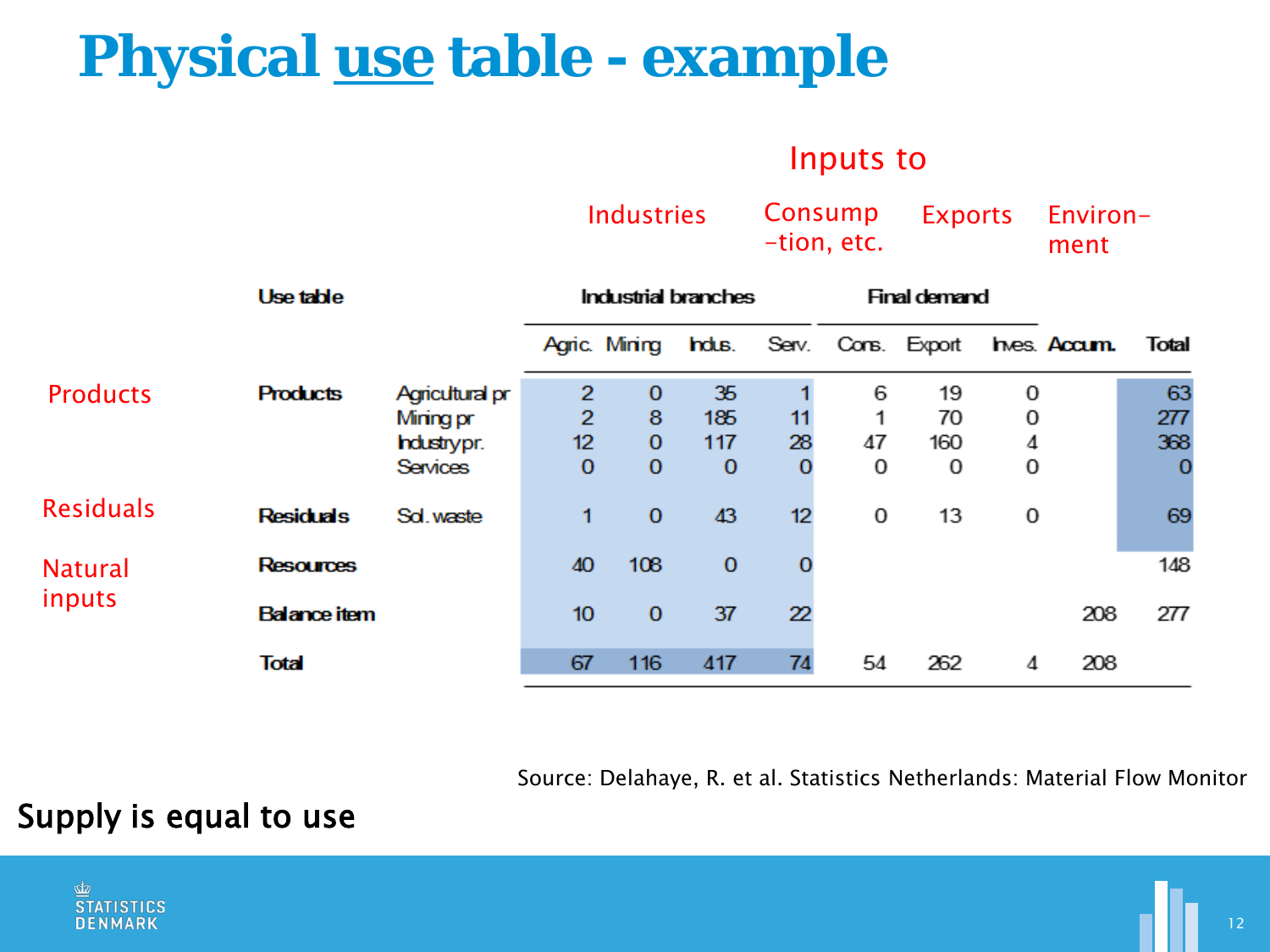## **Various balances in the supply and use tables**

*Balances for matter:*

- Supply of products = use of products
- Supply of natural inputs  $=$  use of natural inputs
- Supply of residuals = use of residuals
- $\bullet$  Total supply = total use

*Balances for industries and households:* Total inputs = total outputs

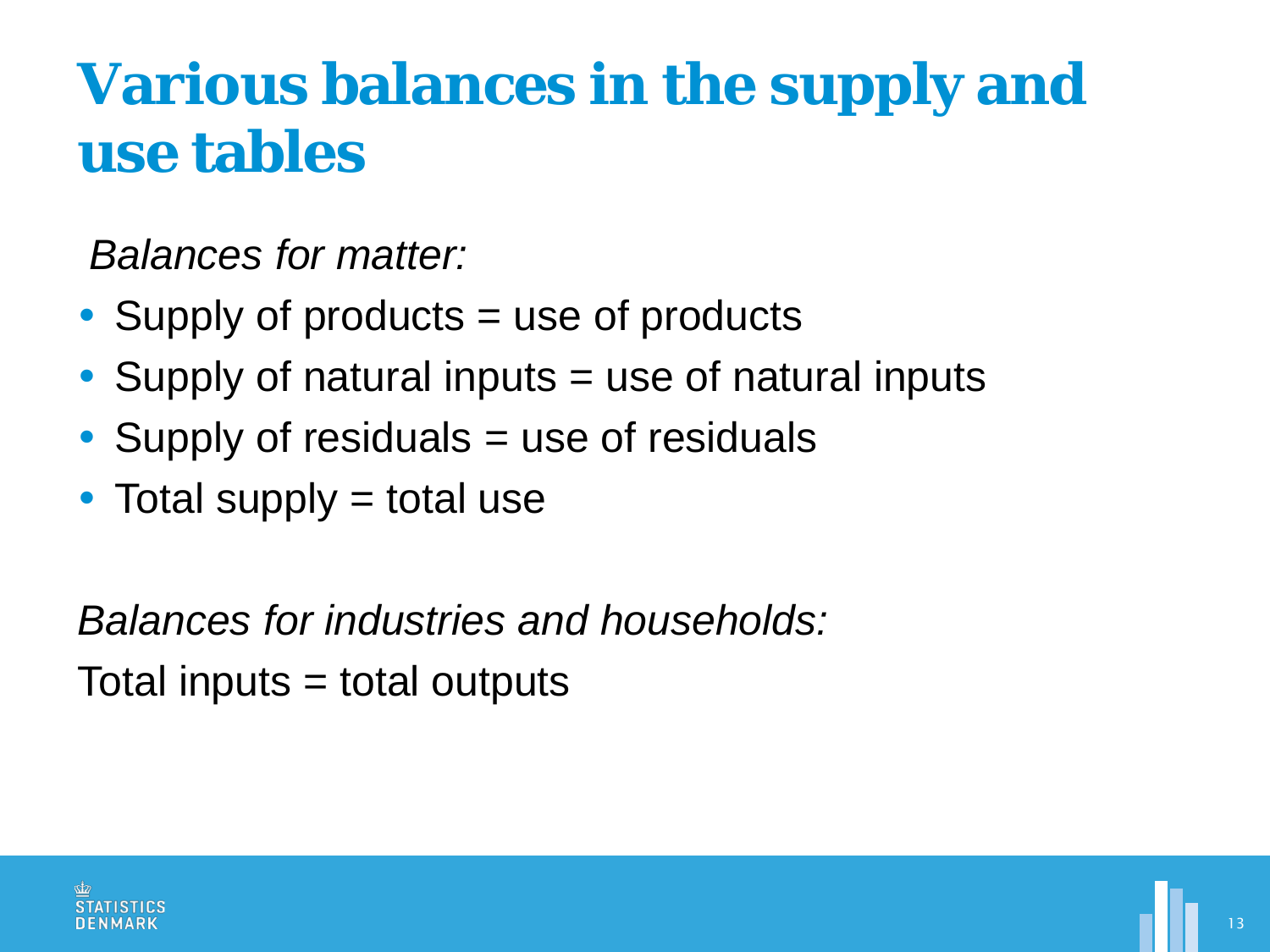# **Advantages of SEEA CF physical accounts (supply-use tables)**

- Accounting and classification rules provide **link to the national accounts and to the input-output tables** (useful for analysis, modelling and estimations of footprints)
- Provides an overall framework that is **broader than the EW-MFA** (include the **flows within the economy** – production, consumption, accumulation)
- The same conceptual framework **can be used for materials, water, energy air emissions and waste, etc.**